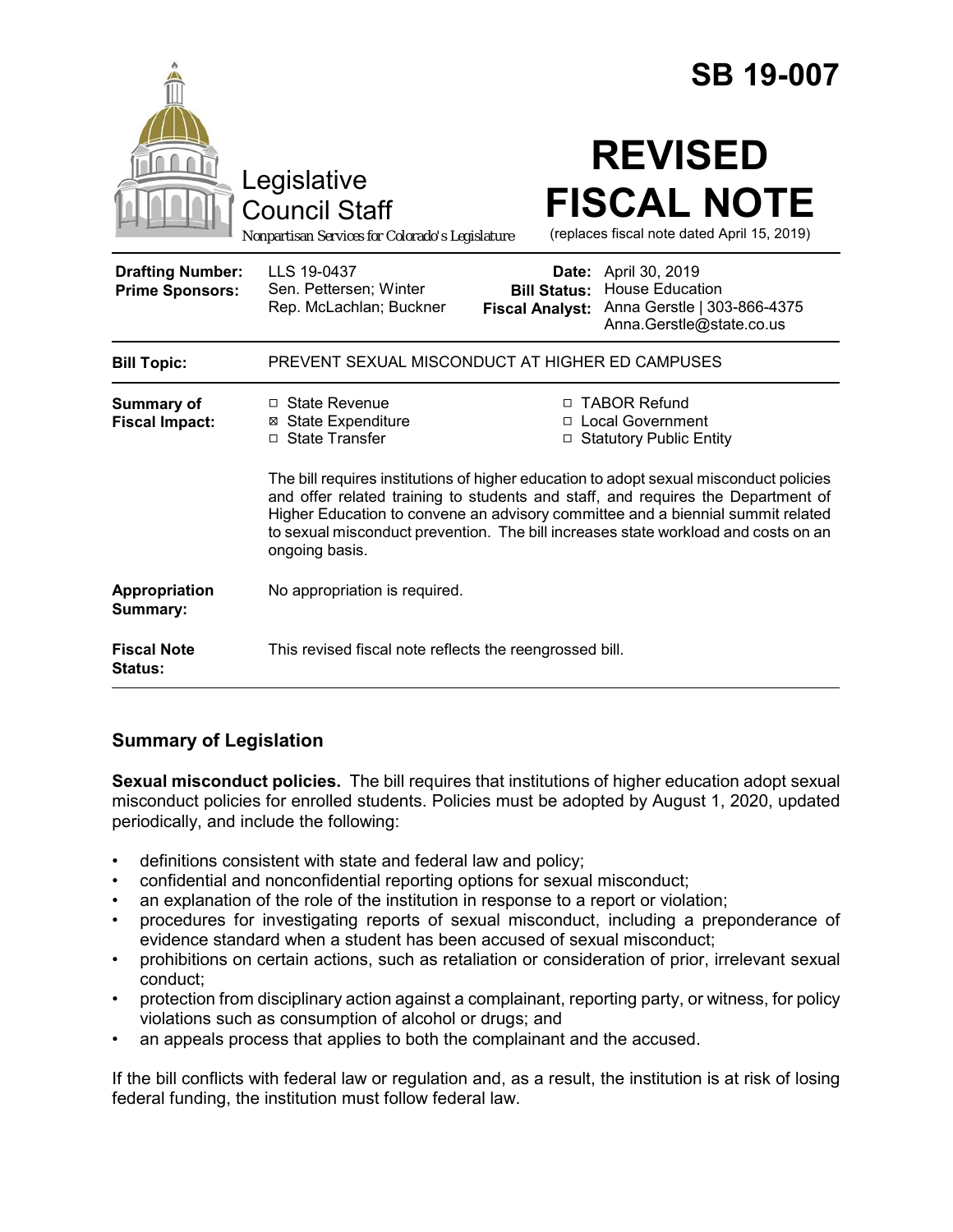April 30, 2019

**Support services.** By August 1, 2020, each institution must provide information to students how to access support regarding sexual misconduct. A faculty or staff member may provide the support, as long as the individual is not the institution's Title IX coordinator, or the institution may designate an outside entity to provide support. Institutions with fewer than 1,000 students may partner with another institution to provide support services.

**Training.** By August 1, 2020, each institution must offer annual training to new students and staff about the institution's sexual misconduct policy, the resources available, and awareness and prevention of sexual misconduct. The bill specifies what may be included in the training, and that information on the policy, training, and sexual misconduct prevention must be posted to the institution's website and distributed through email or other means of communication.

**Reporting.** By October 1, 2020, and each subsequent year, institutions must provide to the Department of Higher Education (DHE) their policy, a description of the training provided, a statement on how the institution is informing students of support services and promoting sexual misconduct awareness and prevention, and any changes to policy or procedures, to be posted on DHE's website and included in the department's SMART Act hearing beginning in 2020.

**Summits.** Beginning August 1, 2020, DHE must convene a planning committee to host biennial summits on sexual misconduct on institution campuses for interested persons to facilitate communication, share information, and hear from experts as it relates to awareness and prevention of sexual misconduct. The bill specifies the membership and appointment procedures of the ten-person committee, which must report to the General Assembly a summary of the events, attendees, outcomes, and recommendations by January 15 in the year following a summit.

**Advisory committee.** The bill creates an advisory committee to make recommendations to the General Assembly and institutions of higher education concerning sexual misconduct policies and methods to reduce sexual misconduct at institutions of higher education. The bill specifies the composition of the committee and that members serve without compensation. Currently, the federal Department of Education is considering public comment on proposed rules related to sexual misconduct. Within 90 days after the final federal rules are adopted, the committee must study and report on best practices and make recommendations related to handling incidents, conducting cross-examinations at hearings, and whether a standard of reasonableness should be included in an institution's sexual misconduct policy. The committee must report by January 1, 2021 and each year thereafter. The committee is scheduled to repeal September 1, 2023, after a sunset review.

## **State Expenditures**

The bill increases workload and costs for DHE and institutions of higher education, as discussed below.

**Department of Higher Education.** The bill increases expenditures for the DHE to host and the committee to convene the summit every other year. Costs may include food, materials, speakers, travel, and other related costs. Based on the cost of convening meetings of a similar size, holding the summit is expected to cost approximately \$5,000 every other year. No change in appropriations is required.